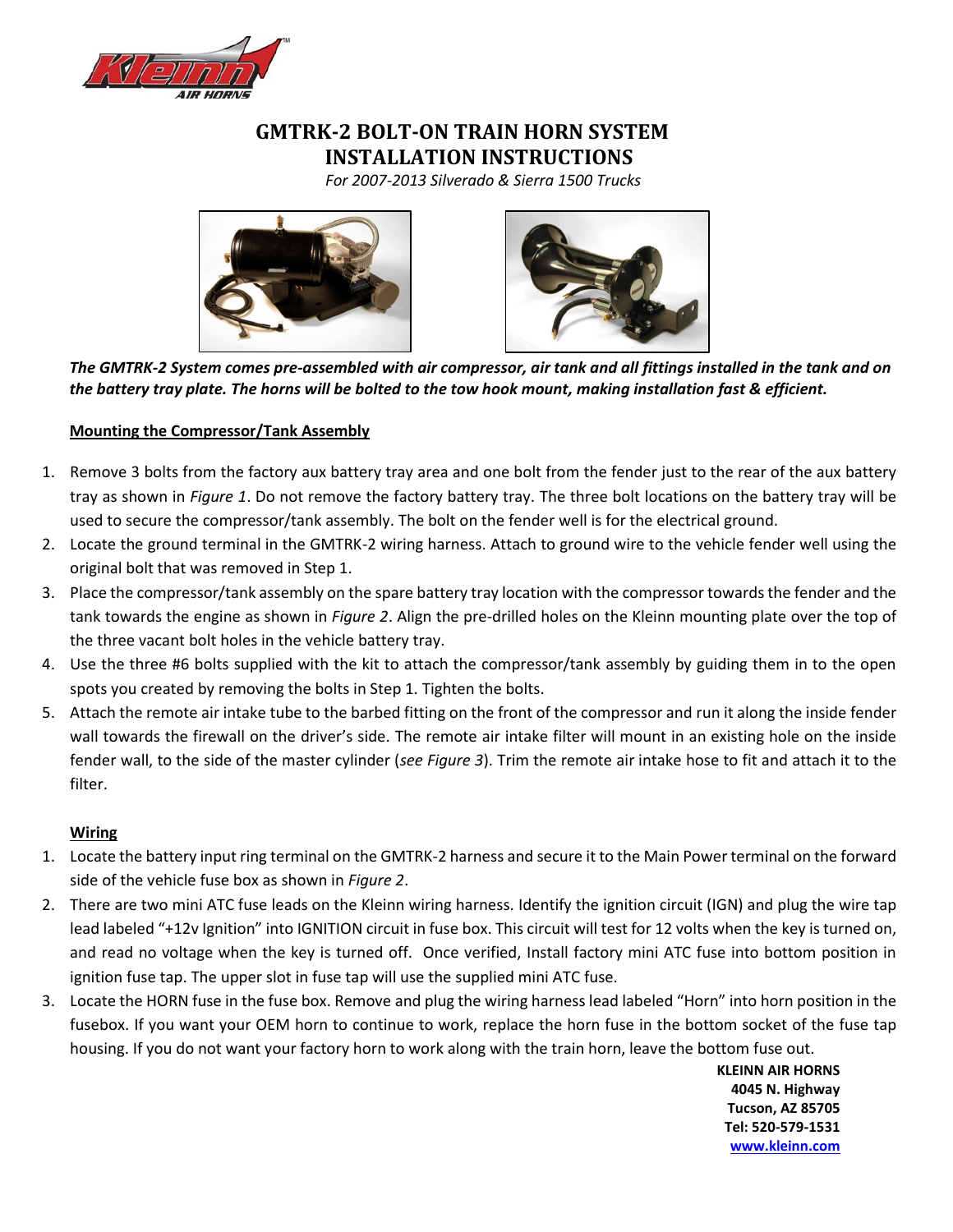

#### **Mounting the Horns**

## *For vehicles with tow hooks:*

- 1. Pre-mount the two Model 220 trumpets on the air horn bracket as shown in Figure 4 using the nuts and bolts supplied in the horn box.
- 2. Locate and remove the two factory bolts that secure the tow hook on the driver's side.
- 3. Place the horn bracket against the vehicle frame so that the holes in the bracket align with the holes for the tow hook bolts. Be sure to position the horn/bracket assembly so that the bracket is on top and the horns hang below the bracket as shown in *Figure 5*.
- 4. Replace the tow hook bolts securing the horn bracket between the bolts and the vehicle frame.

## *For vehicles without tow hooks:*

- 1. Secure the horn mount bracket to the vehicle PRIOR to attaching the horns. Use the Nut Plate included with the kit to secure the bracket in place using the two supplied 7/16-14-1 bolts. (*Figure 6*). The nut plate will fit inside the frame and has a handle you can use to hold it in place while the bolts are fitted and tightened.
- 2. Once the horn mount bracket is securely installed, bolt the horns to the mounting plate as shown in Figure 4.

## **Making Air & Electrical Connections to the Horns**

- 1. Cut two lengths of tube from the supplied roll, each approximately 8" long. Attach one to each of the trumpets using the compression fitting on the solenoid. Attach the other end of each tube to two of the legs from the compression T-fitting supplied in the horn box.
- 2. Use the remaining tube to run from the last leg of the T-fitting up to the outlet of the air tank. Cut to length, and then attach using the compression fitting pre-installed on the tank. *See Figure 7*.
- 3. The remaining leg of the wiring harness is the horn solenoid connection harness. Run this leg downward towards where the horn bracket attaches to the frame. There are two pairs of female connectors at the end of the harness. Each pair is for one solenoid. Take the two male bullet connectors from each solenoid and plug them in to one of the pairs of females. Do not 'cross connect' the bullet connectors. Each pair on the solenoid connection harness is for one solenoid. *See Figure 7*.

### **Testing the System**

- 1. Check all connections to be sure they're secure before you start the vehicle to allow the system to build pressure. Make sure the air tube and electrical wire running down to the horns are secure. Use zip ties if necessary.
- 2. Turn on the vehicle ignition and allow the compressor to fill the air tank. Initial fill should take approximately 1 minute, 40 seconds. The compressor should shut off automatically once full pressure is achieved.
- 3. Make sure NO ONE IS NEAR THE HORNS, and then test the horns by pressing the factory horn button in the steering column. The horns should sound, and then the compressor will turn back on to refill the tank. **Do not perform this test in an enclosed space without proper ear protection.**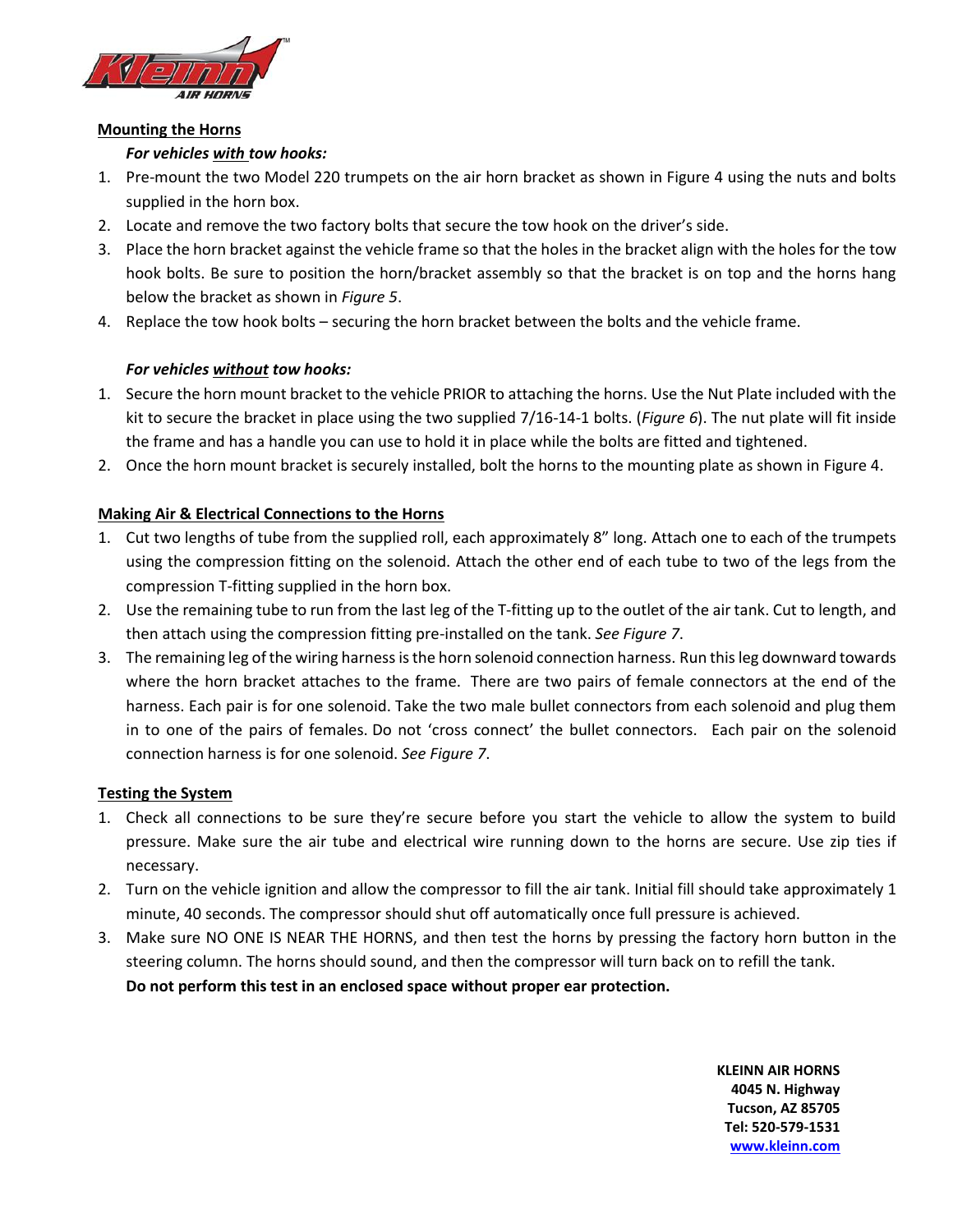

#### **Maintenance:**

- Periodically check the compressor air filter. If it's dirty, clean it or replace it.
- Periodically use the drain cock at the bottom of the air tank to drain condensation. How frequently this is required depends on how frequently the compressor runs and the humidity in your area. Until you learn how rapidly condensation builds in your tank, drain frequently (once per week) for best results.

#### **Images**

**Figure 1: Battery tray prior to installation:**



**Figure 2: Compressor & Tank Assembly with Wiring:**

**Figure 3: Remote Filter Mount Behind Fusebox:**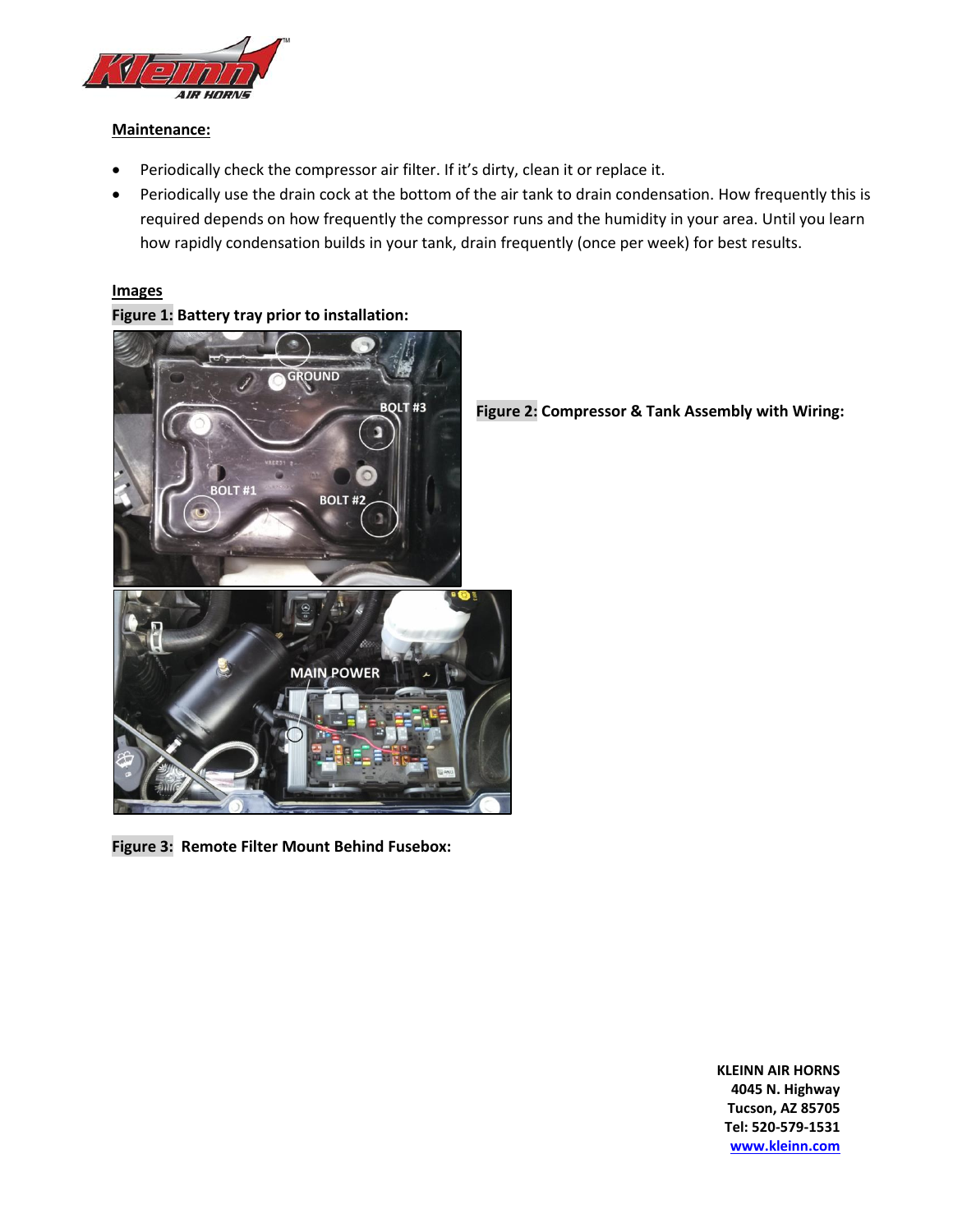



**Figure 4: Horn Mount (uninstalled) - Bracket on Top:**